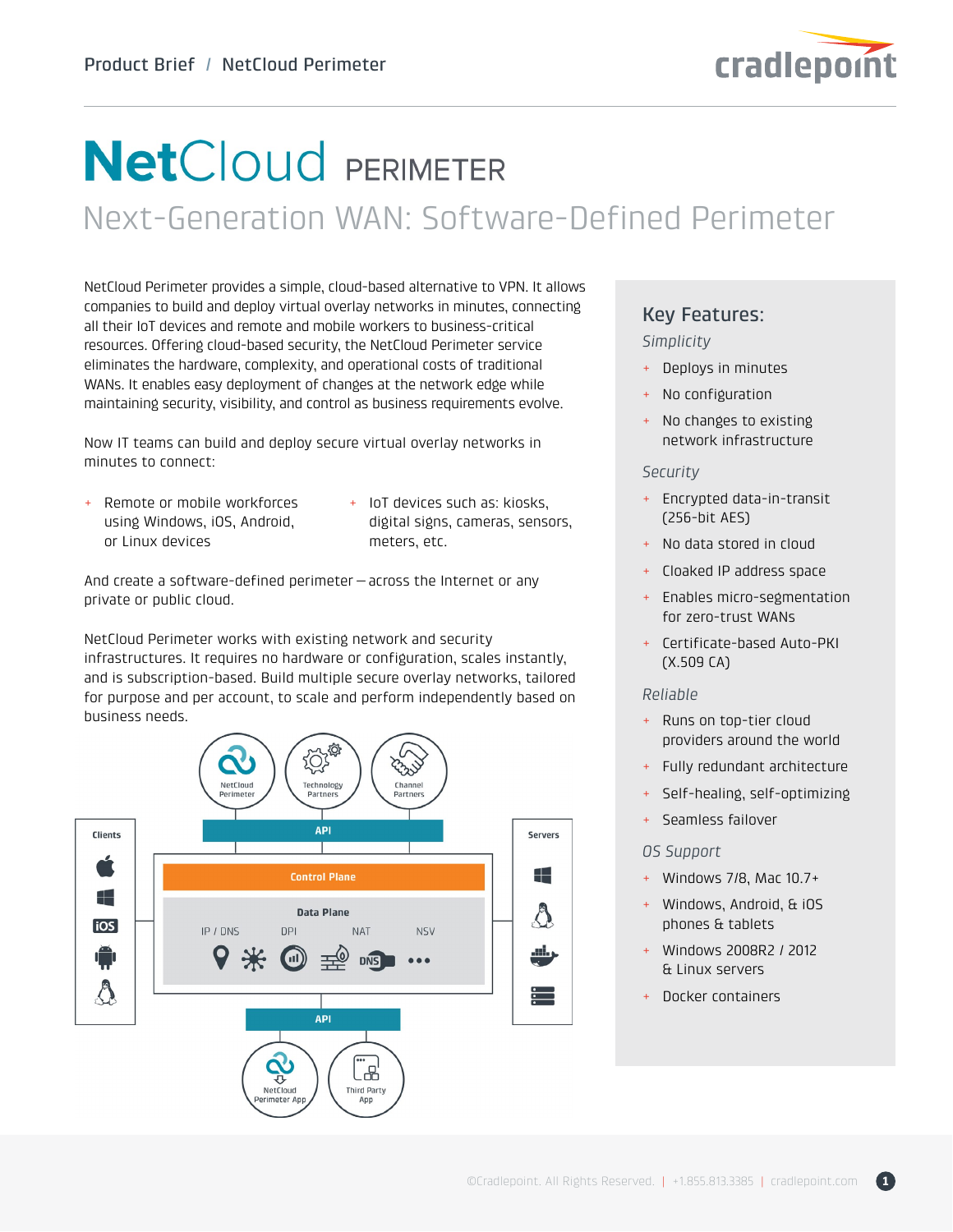# Multi-Layer Security: Protects End-to-End, Everywhere

As enterprises continue to embrace workforce mobility, BYOD, and public cloud, protecting network borders and endpoints is no longer sufficient. NetCloud Perimeter's security foundation is a multi-layer, network-based approach to security that protects users, devices, and workloads wherever they're deployed. Key elements include:

- + **Secure Overlay:** Abstraction of logical network & address space from the Internet
- + **Encryption:** Protects data in-transit end-to-end with the strength of 256-bit encryption
- + **Network Virtualization:** Enables zero-trust WANs through microsegmentation
- + **Multi-layer Authentication:**  Device, virtual network, domain & certificate level
- **Secure Internet Access** sends all traffic from target IoT devices through the dark virtual cloud network

These security building blocks help protect against a myriad of networkbased attacks:

- + IP address-related attacks (port scans, spoofing, DNS poisoning, & DDoS)
- + Packet sniffing exploits (Firesheep & other nefarious sniffing programs)
- + Authentication hacks (unchanged passwords, brute force & single factor)

## Zero-Trust WANs: Contain Threats When & Where They Happen

As more subnets connect over the WAN, the "attack surface" of a breach or malware infection grows both inside or outside the firewall. To significantly limit the impact of such events, NetCloud Perimeter's virtual networks can be microsegmented on a site, departmental, or even user- and device-level. The result is a zero-trust WAN that automatically isolates threats and quarantines them when and where they happen.

### Rapid Deployment: Define in Minutes, Deploy With Your Tools

Define and deploy virtual networks, connect local and remote users, small offices, IoT devices and sensors, kiosks, digital signage, and even VMs, containers, and servers in minutes rather than days. NetCloud Perimeter works with popular automation, orchestration, and client software distribution tools, including Puppet, Chef, and Microsoft SCCM.

#### *Business Benefits*

- + Reduce WAN-related OPEX
- + Eliminate hardware costs & complexity
- + Pay as you grow
- + Rapidly connect your mobile workforce & IoT devices securely no matter their location
- + Enhance security & compliance
- + Enable BYOD

### Use Cases:

*IoT Devices, Sensors*

- + Connect IP-enabled devices to secure network
- + Enable remote control & management
- + Leverage LTE & WiFi connections to eliminate costly cabling
- + Reduce time to deploy from days or hours to minutes

*Enable Access to Resources Anywhere*

- + Micro-segment networks with policy engine to enable appropriate access
- + Connects any private & public cloud
- + Provide application access across providers
- + Extend existing networks without additional infrastructure
- + Scales up/down instantly